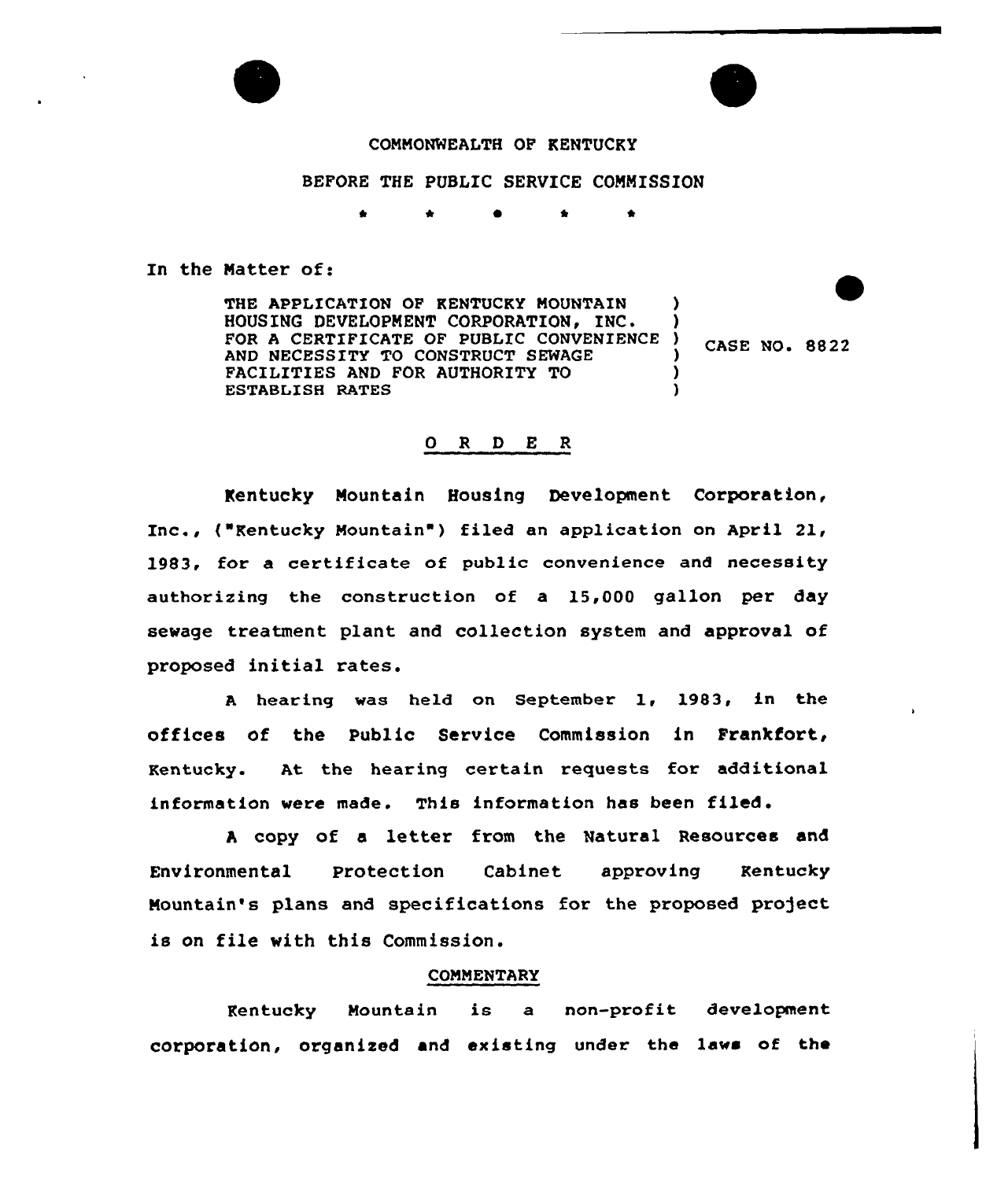Commonwealth of Kentucky. The sewage system to be operated by Kentucky Mountain is expected to serve 37 customers in the Laurel Heights Subdivision located in Clay County< Kentucky.

### TEST PERIOD

Kentucky Mountain is a proposed rather than an operating utility and, accordingly, no historical financial information exists to serve as a basis for a test period. Therefore, estimated pro forma operating expenses have been utilized in the determination of Kentucky Mountain's revenue requirements, and in the formulation of the rates to produce those revenues.

### REVENUE AND EXPENSES

Kentucky Mountain provided the Commission with projections of the revenues to be realized and the expenses to be incurred as a result of its operation of the sewage system in the Laurel Heights Subdivision. The projected costs contained in the application vere subsequently revised by Kentucky Mountain.<sup>1</sup> The Commission is of the opinion that the revised projected data is generally proper and acceptable for rate-making purposes with certain modifications as set forth below:

#### Depreciation Expense

As a result of issues that vere addressed during the hearing of September 1, 1983, Kentucky Mountain revised its operating expenses. These revisions included an amount of

<sup>1</sup> Kentucky Mountain, filing of November 8, 1983.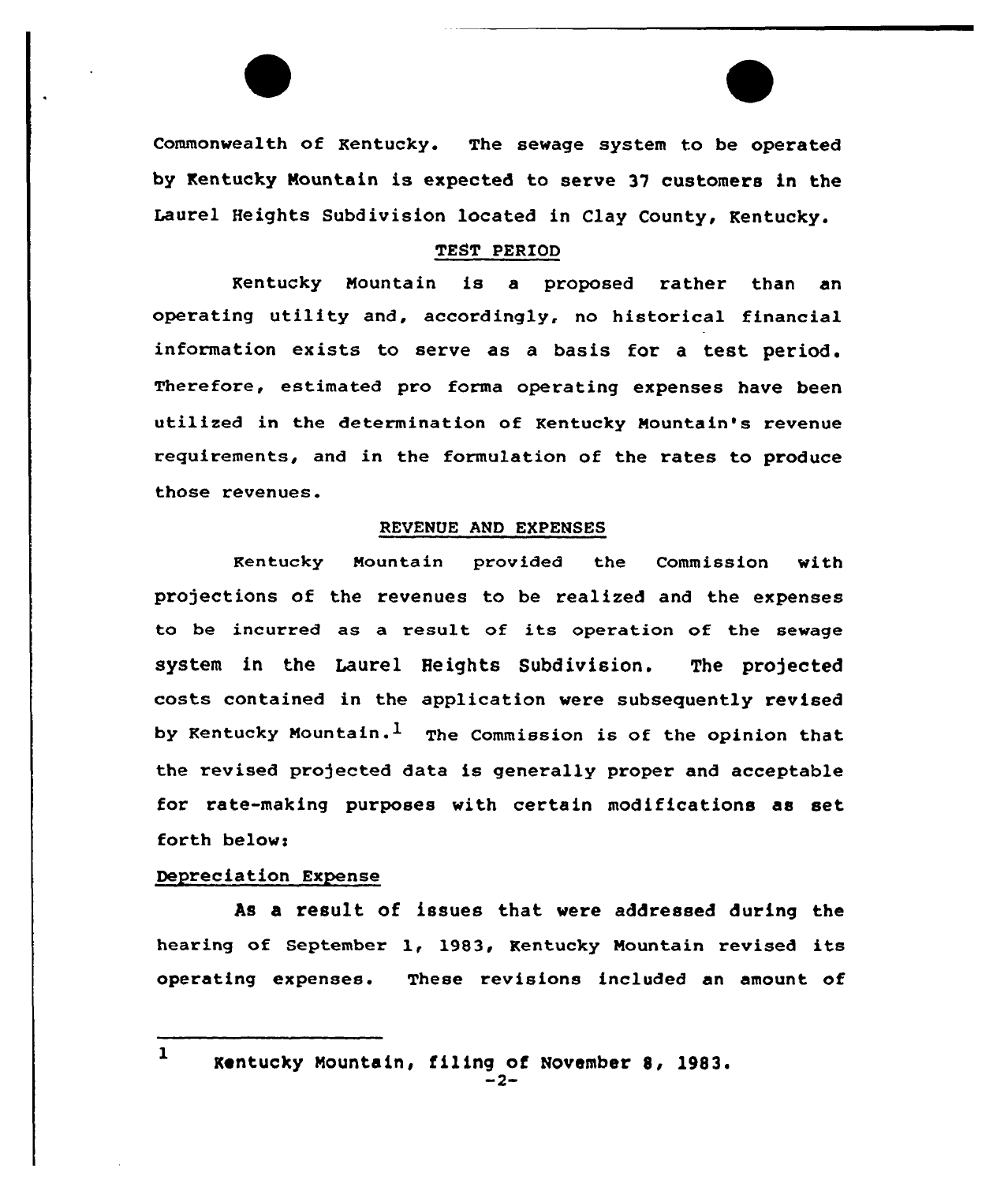\$ 285 which reflected the estimated depreciation expense associated with the collection system manholes, cleanouts and piping.

The information submitted in Kentucky Nountain's application indicated that total funding for the construction of the sewage system vill be provided by grants from the Farmer's Home Administration ("FmHA") and the Appalachian Regional Commission ("ARC"). $^{\text{2}}$  Due to the fact that the funding of this project is to be provided fully by grants, the Commission is of the opinion that all items of plant constructed with these funds constitute contributed property. Therefore, adhering to its established rate-making policy of disallowing depreciation expense associated with contributed property, the Commission has reduced Kentucky Nountain's projected operating expenses by \$285.

An examination of Kentucky Nountain's projections of annual depreciation revealed that the total cost of the various components of utility plant on which the depreciation expense was based differed from the total cost estimate of the sewage collection and treatment plant facilities to be installed. Kentucky Nountain stated that in formulating the cost of utility plant on vhich to base annual depreciation expense, the installation costs of the various items of plant had been excluded.<sup>3</sup> Mr. Lee Richie of Nesbitt Engineering,

 $\overline{2}$ Item F of application.

 $\mathbf{3}$ Response to Commission's Order dated July 5, 1983, Item Nos. <sup>2</sup> end 3,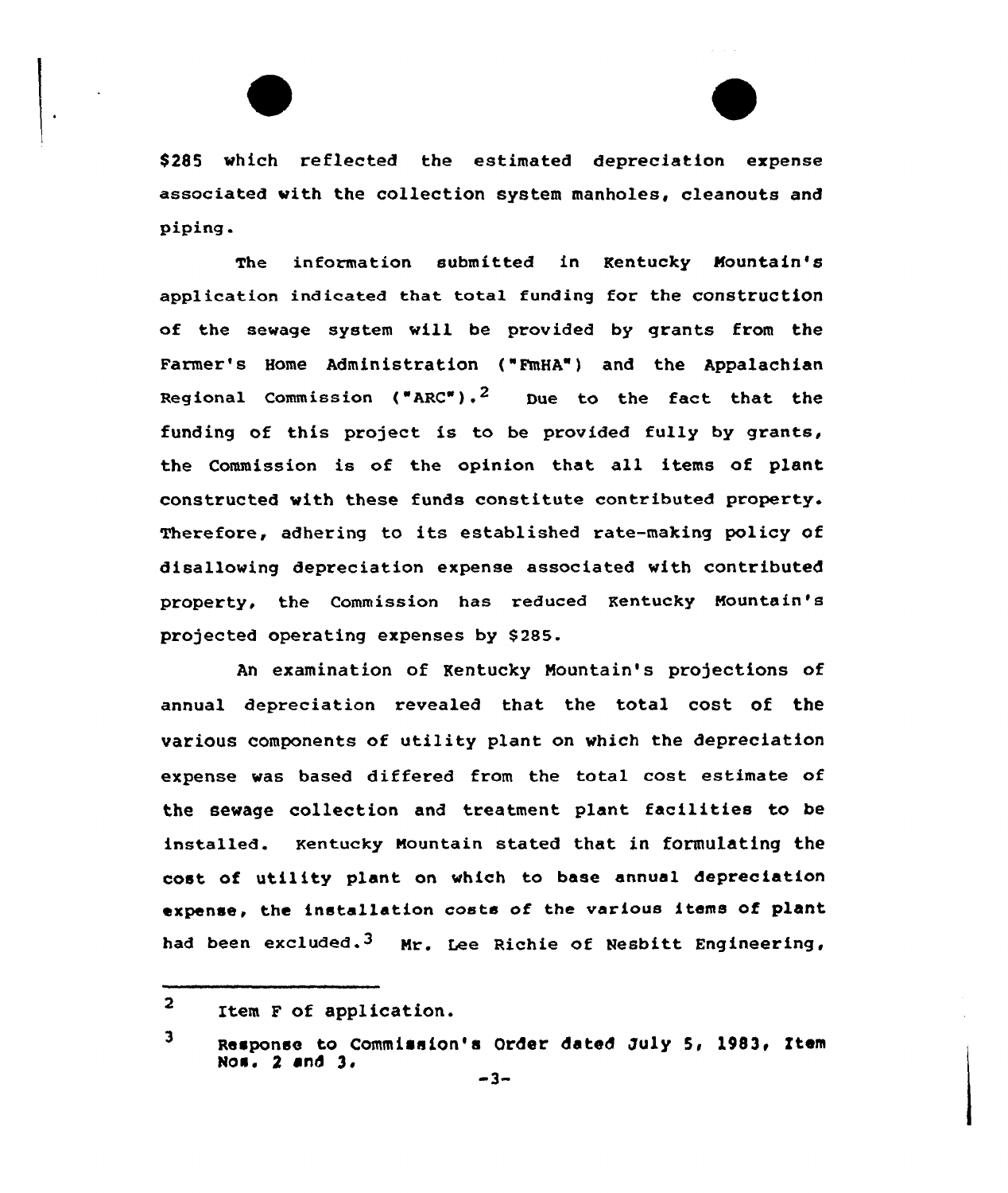



project manager for Kentucky Mountain, related during the September 1, 1983, hearing that the installation costs were excluded due to the fact that the financing of the project was derived from grant funds.<sup>4</sup>

The Commission is of the opinion that this method of determining the cost of utility plant is inconsistent with its established policy that all components of utility plant be recorded on the utility's books of account at original cost. Moreover, the Commission finds that Kentucky Mountain, in establishing utility p1ant on its books of account, should adhere to the original cost format as set forth in the Uniform System of Accounts for Class <sup>C</sup> and <sup>D</sup> Sewer Utilities as prescribed by this Commission, and should, for the purposes of financial reporting, utilize the original cost basis in determining annual depreciation expense.

Based upon the revised estimates, Kentucky Mountain's total projected operating expenses amounted to \$5,265. Upon consideration of the effect of the Commission's adjustments as determined herein, the total amount of pro forma operating expenses found reasonable is \$4,980.

#### REVENUE REQUIREMENTS

Kentucky Mountain developed its proposed ratos on the basis of generating revenues sufficient to pay its annual operating expenses. Based upon the rendering of sewer service to <sup>37</sup> customers, Kentucky Mountain originally

<sup>4</sup> Transcript of Evidence, September 1, 1983, pp. 17-18. »4»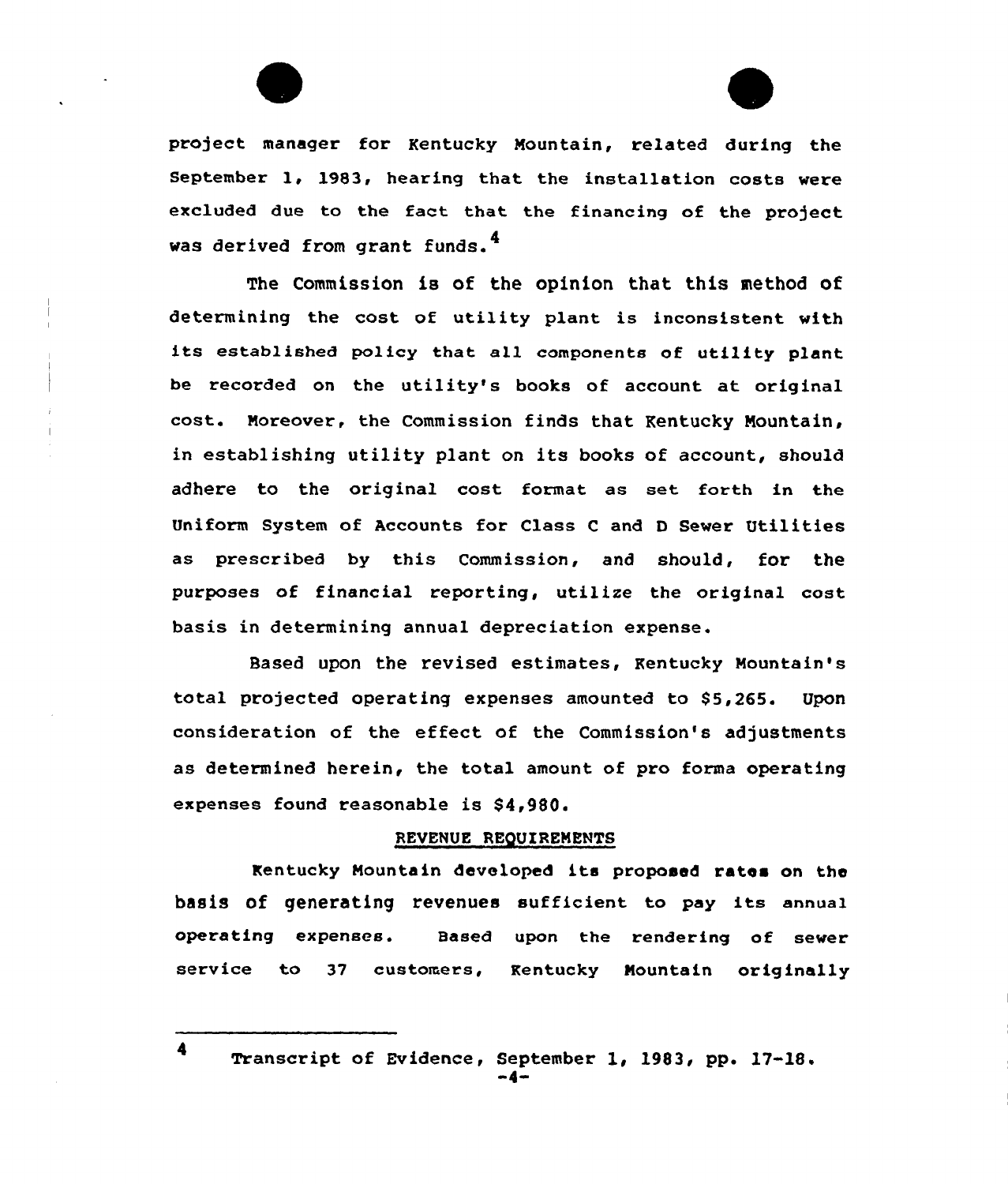proposed ra tes that would produce annual revenues in the amount of \$9,484. As a result of revisions to its projected operating expenses, Kentucky Nountain proposed revised rates that would produce annual revenues in the amount of \$5,316.

The Commission, having examined the evidence of record in this case, is of the opinion that the operating ratio<sup>5</sup> is the acceptable method for determining the revenue requirements of Kentucky Nountain. Moreover, the Commission finds that the operating ratio of 94 percent, which is the operating ratio produced by the proposed revenue, will produce a reasonable level of revenue, and will provide sufficient coverage of Kentucky Nountain's projected operating expenses. The application of an operating ratio of 94 percent to Kentucky Nountain's allowable projected operating expenses results in a projected revenue requirement of \$5,316. Therefore, the Commission concludes that Kentucky Mountain should be allowed to establish rates that will produce total annual revenues in this amount.

## OTHER ISSUES

### Acdounting Records

In submitting its projected revenues and expenses for the Commission's consideration in this proceeding, Kentucky Nountain 8id not present its financial exhibit in accordance with the Uniform System of Accounts. The Commission is aware of Kentucky Nountain's unfamiliarity with this system of

 $\mathbf{s}$ 

Operating Ratio  $=$  Operating Expenses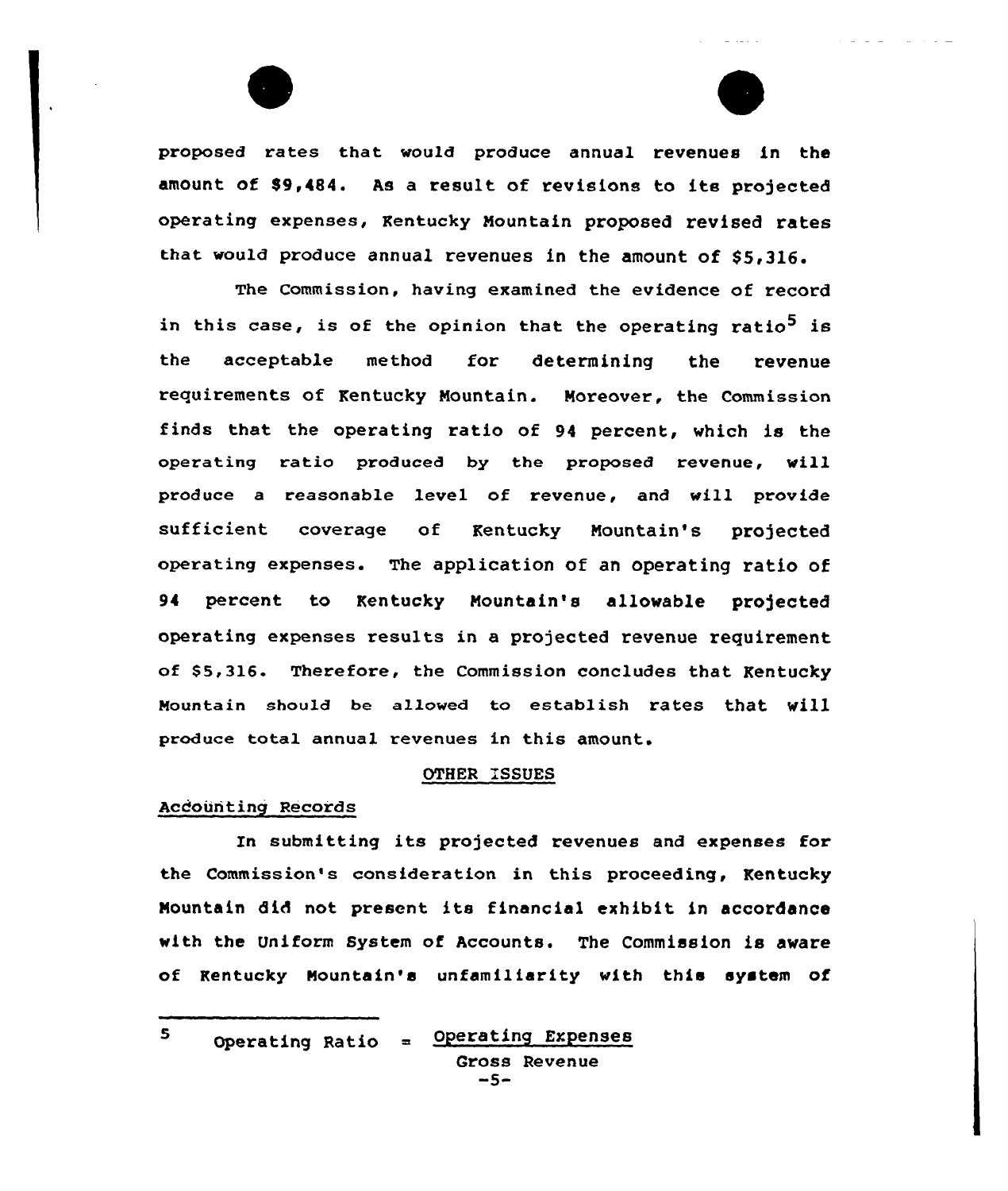financial reporting, and has, therefore, for the purpose of determining initial rates in this case, accepted the financial data in the format presented in this application. However, the Commission gives notice that for consideration in any future proceedings, Kentucky Mountain shall maintain its books of accounts and shall report its results of operations in accordance with the format established in the Uniform System of Accounts for Class <sup>C</sup> and <sup>D</sup> Sewer Utilities as prescribed by this Commission.

### Subsidization

According to the information submitted in the application, of the 37 homes to be constructed in the Laurel Heights Subdivision, Kentucky Mountain anticipates 7 homes to be occupied by the end of the first year of operations and <sup>22</sup> homes by the end of the second year, with full occupancy of the subdivision to be realized during the third year of operations. Kentucky Nountain also indicated that until the subdivision is fully occupied it will absorb any operating expenses that the system may incur in excess of its operating revenues.6 Zn addition, Kentucky Nountain submitted a valid third-party beneficiary agreement, whereby, in the event of the dissolution of Kentucky Mountain, Red Bird Mission, Inc., will become the successor corporation, and will assume responsibility for the operation of the sewage treatment system. The Commission is of the opinion that subsidisation

<sup>6</sup> Response to Commission's Order dated May 31, 1983, Item<br>No. 5. No. 5.<br>No. 5.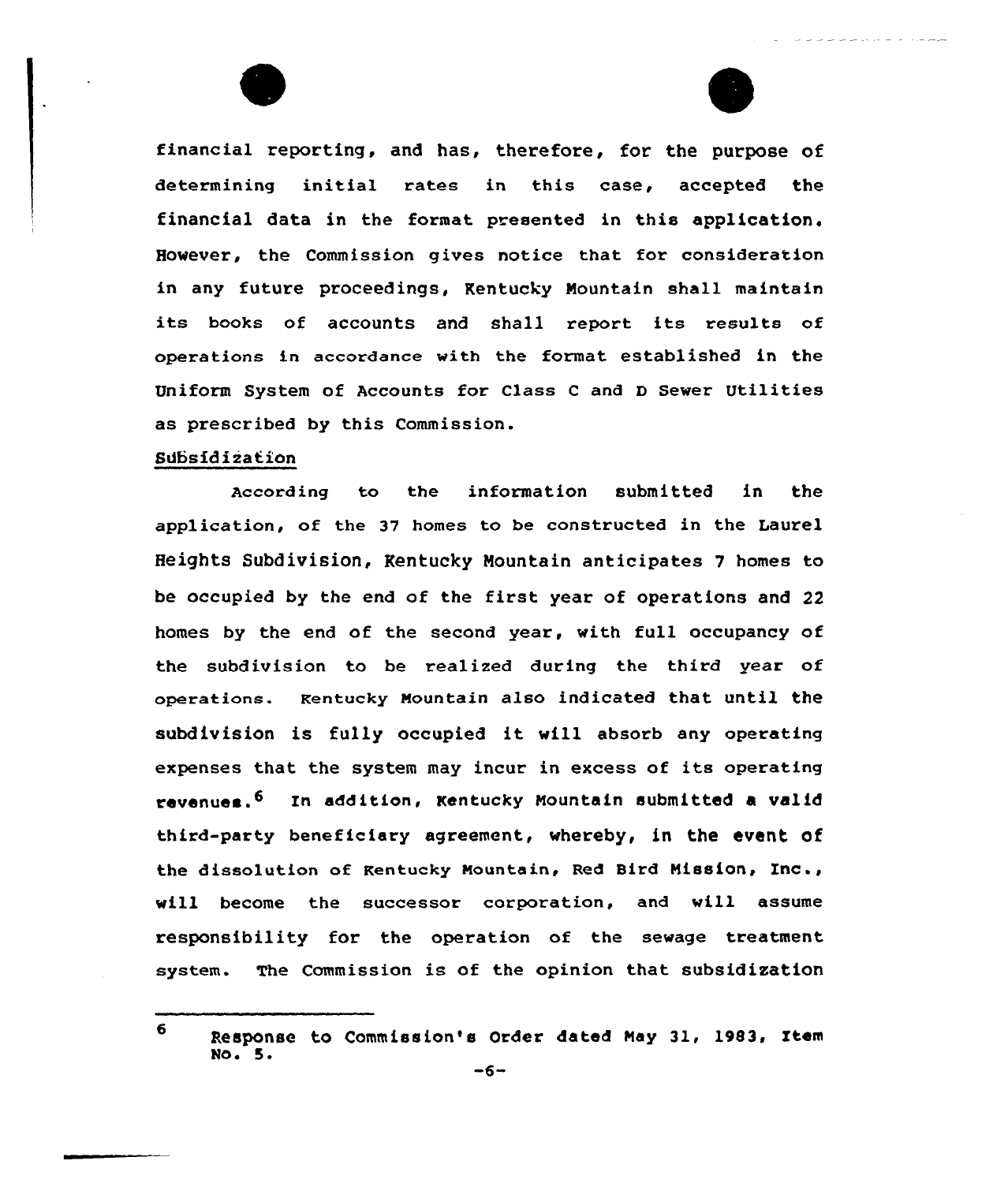by Kentucky Mountain of any revenue shortfall will be necessary to insure adequate operation of the system until such time as it becomes self-supporting.

#### RATE DESIGN

In its application Kentucky Nountain proposed declining rates based on each customer's water usage. Kentucky Mountain estimated that each customer's usage mould average 4,600 gallons per month. In an information request the Commission asked that Kentucky Nountain provide an alternative flat rate schedule. In a response received June 14, 1983, Kentucky Mountain proposed a flat rate of \$16.50 per month for a 2 bedroom house, \$21.25 per month for a 3 bedroom house and \$ 26.00 per month for a <sup>4</sup> bedroom house. On July 25, 1983, Kentucky Mountain reduced its proposed rates to \$ 10.75, \$ 15.50 and \$ 20.00, respectively, due to the reduction in administrative costs if <sup>a</sup> flat rate is utilized. On November 8, 1983, Kentucky Nountain filed revised rates of \$8.00, \$12.00 and \$15.00, respectively, due to a decrease in estimated operating costs. The Commission is of the opinion that since Kentucky Nountain estimated that all customers would use approximately the same amount of water per month there is no justification for three separate rates, and, therefore, one flat rate should be granted in this case.

8hould Kentucky Nountain desire to establish rates based on the number of bedrooms contained in each household in any future rate case, it must provide Justification that usage does increase for each additional bedroom.

 $-7-$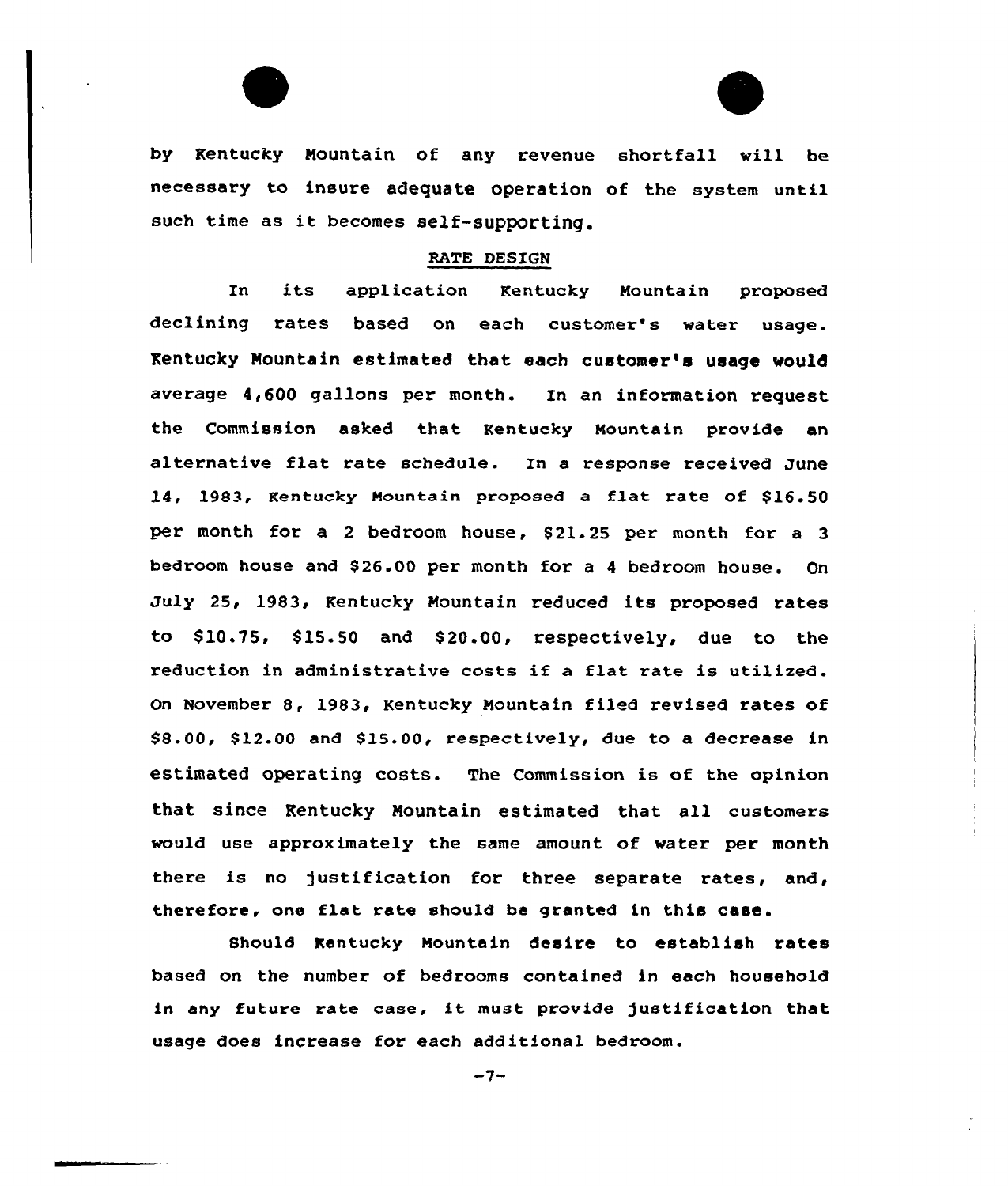### FINDINGS AND ORDERS

Based on the evidence of record, the Commission is of the opinion and finds that:

l. Public convenience and necessity require that the construction proposed in the application be performed and that a certificate of public convenience and necessity be granted.

2. The construction project proposed by Kentucky Nountain consists of a sewage collection system and a 15,000 gallon per day sewage treatment plant to provide sewage service for a proposed subdivision consisting of 37 single-family residential units.

3. The total cost of the sewage facilities is estimated to be  $$114,209$  of which  $$112,009$  will be provided by FmHA and ARC grants. The administrative costs which are estimated to be \$2,200 will be recouped by Kentucky Mountain at such time as all 37 lots of the proposed development have been sold.

4. The rate in Appendix <sup>A</sup> is the fair, just and reasonable rate to be charged by Kentucky Nountain as it will produce gross operating revenues of S5,316 annually after full development of the 37-lot subdivision.

5. The rates proposed by Kentucky Nountain should be denied.

6. Kentucky Nountain did not present its projected financial information in accordance with the format

 $-8-$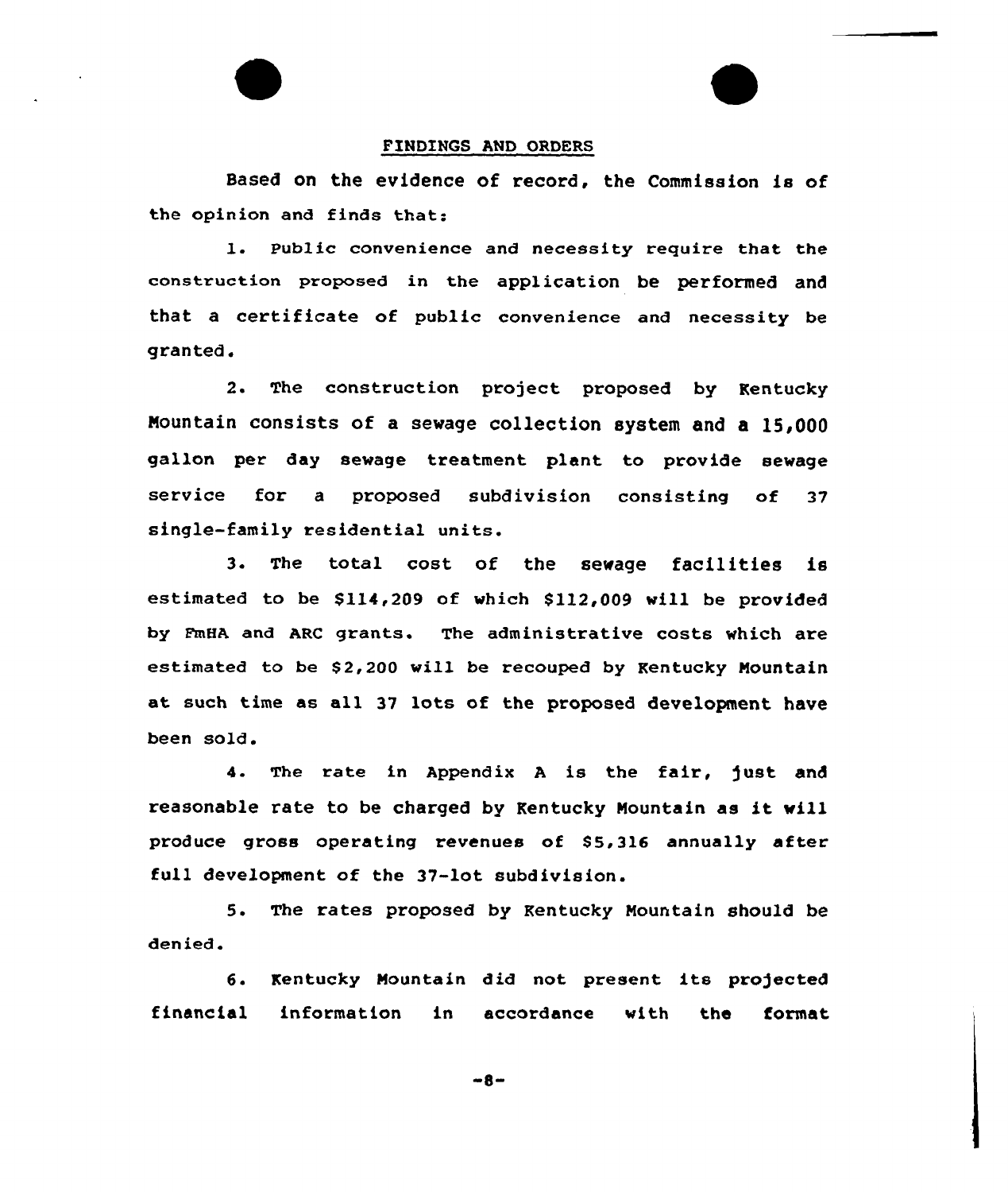

7. Kentucky Mountain represented to the Commission that it vill subsidize any shortfall of operating revenue until such time as the sewage treatment system becomes self-supporting. The granting of a certificate of public convenience and necessity and approval of the rates herein are expresaly conditioned on the performance of this undertaking by Kentucky Nountain.

8. Kentucky Mountain has filed with the public Service Commission a valid third-party beneficiary agreement as <sup>a</sup> part of its application.

9. Kentucky Mountain should furnish duly verified documentation of the total cost of this project including the cost of construction and all other capitalized costs (engineering, legal, administrative, etc.) within <sup>60</sup> days of the date that construction is substantially completed.

10. Kentucky Mountain should furnish to the Commission a copy of the "as-built" drawings and a signed statement that the construction has been satisfactorily completed in accordance with the contract plans and specifications within 60 days of the date of substantial completion of this construction.

IT IS THEREPORE ORDERED that Kentucky Mountain be and it hereby is granted <sup>a</sup> certificate of public convenience and necessity to proceed with the construction of the sewage

 $-9-$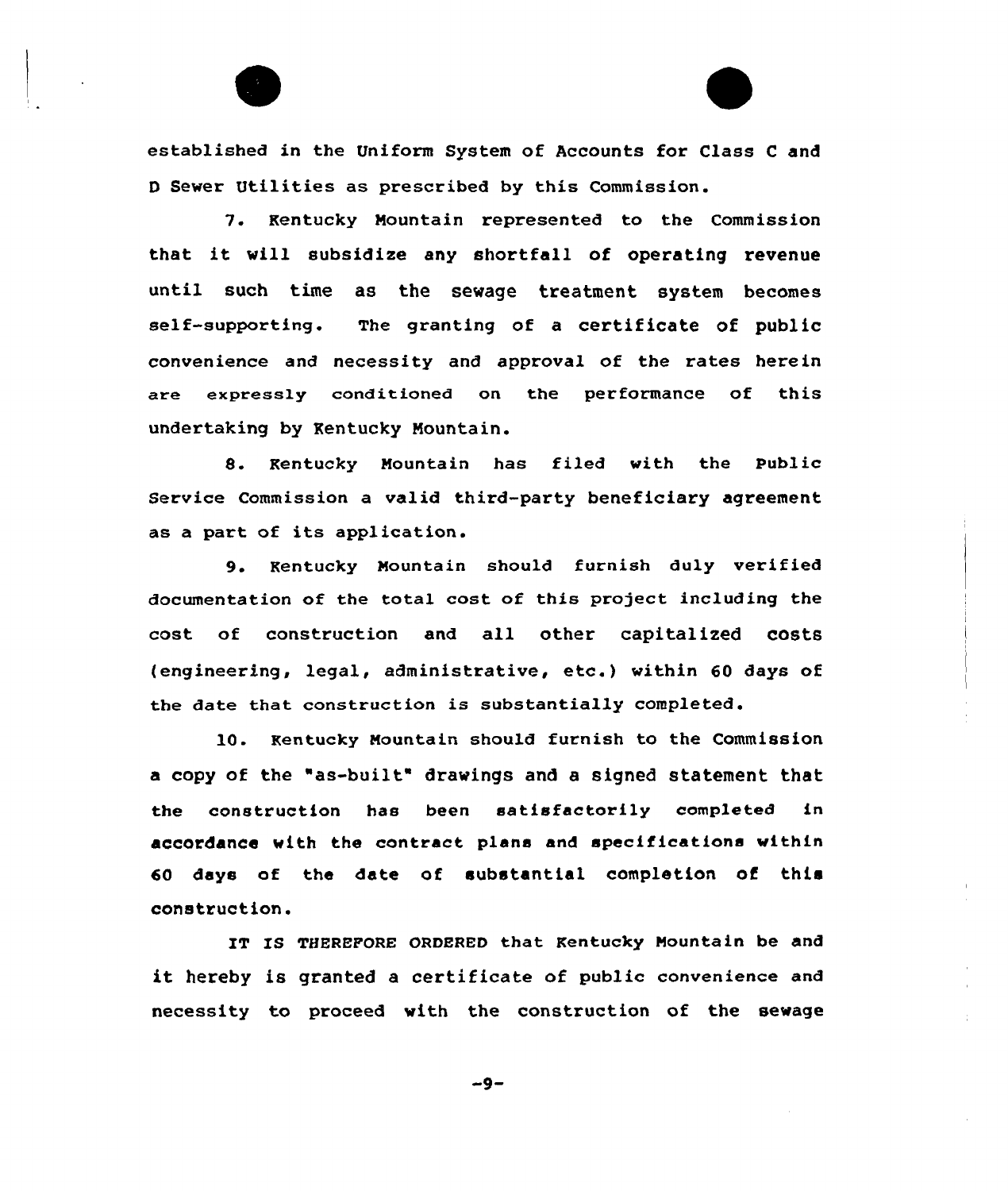treatment and collection system described in the application and record.

IT IS FURTHER ORDERED that Kentucky Mountain be and it hereby is granted a certificate of public convenience and necessity to operate this sever system.

IT IS FURTHER ORDERED that the rate in Appendix A be and it hereby is fixed as the fair, just and reasonable rate to be charged by Kentucky Mountain for sewer service rendered on and after the date of this Order.

IT IS FURTHER ORDERED that the rates proposed by Kentucky Nountain be and they hereby are denied.

IT IS FURTHER ORDERED that Kentucky Mountain be and it hereby is directed to abide by the conditions in Finding No. 7.

IT IS FURTHER ORDERED that Kentucky Mountain shall maintain its books of account and shall report its results of operations in accordance vith the format established in the Uniform System of Accounts for Class <sup>C</sup> and <sup>D</sup> Sewer Utilities as prescribed by this Commission.

IT IS FURTHER ORDERED that Kentucky Mountain shall file its tariff sheets setting forth the rate approved herein within 20 days of the date of this Order.

IT IS FURTHER ORDERED that Kentucky Mountain shall file with the Commission duly verified documentation which shows the total costs of the construction herein certificated

 $-10-$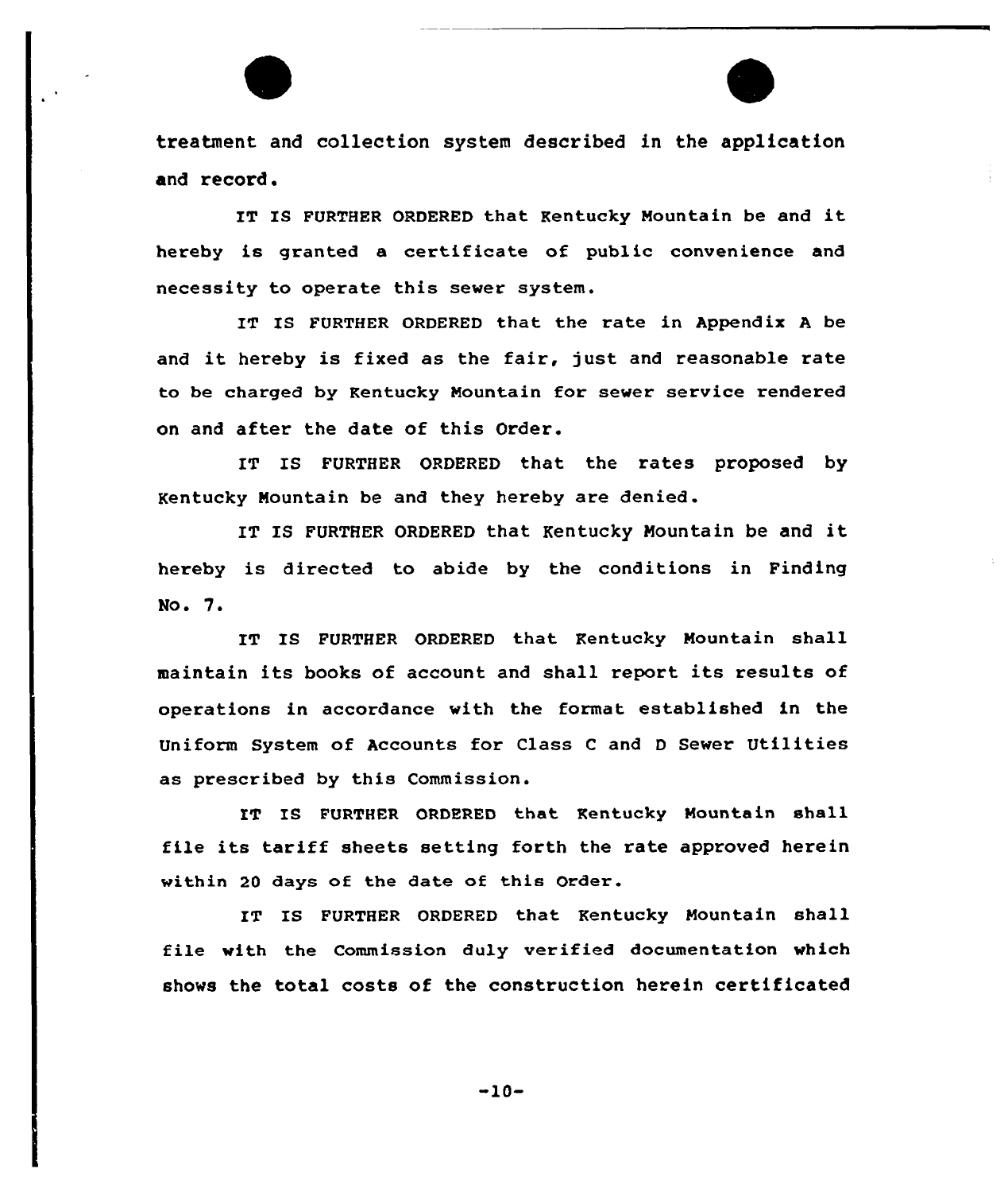including all capitalized costs (engineering, legal, administrative, etc.) within <sup>60</sup> days of the date that construction is substantially completed.

IT IS FURTHER ORDERED that Kentucky Mountain shall furnish this Commission with "as built" drawings and <sup>a</sup> signed statement that the construction has been satisfactorily completed and has been done in accordance with the contract plans and specifications within 60 days of the date of substantial completion of the proposed construction.

Done at Frankfort, Kentucky, this 24th day of February, 19S4.

PUBLIC SERVICE COMMISSION  $e$ hairm Chairman

Co

ATTEST <sup>s</sup>

**Secretary**